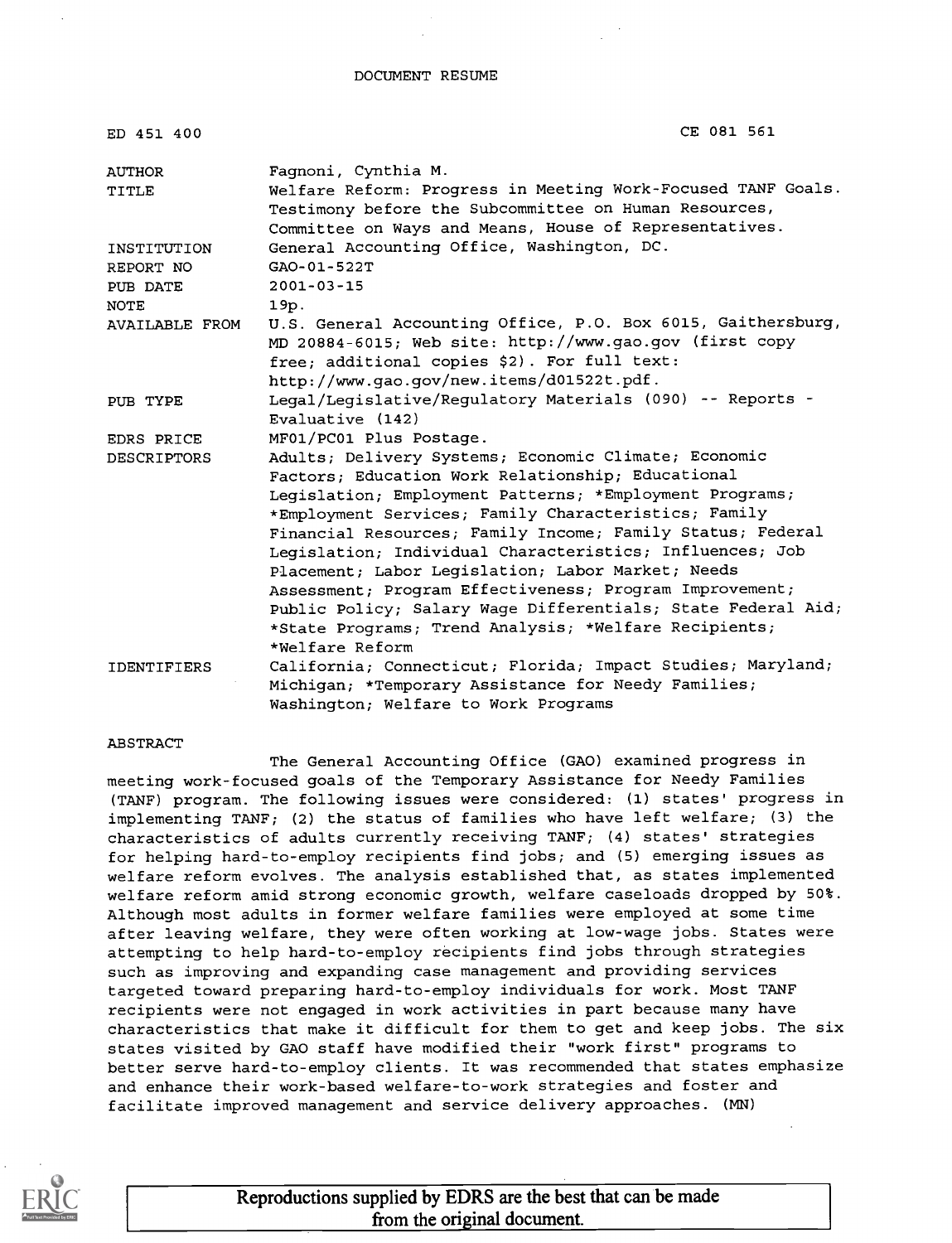GAO Testimony

Before the Subcommittee on Human Resources, Committee on Ways and Means, House of Representatives

For Release on Delivery Expected at 11:00 a.m.

# $\rm \frac{For\,Release\ on\ Delivery}{Enursled at\ 11:00\ a.m.} \quad \rm \quad WELFARE\ REFORM$

# Progress in Meeting Work-Focused TANF Goals

Statement of Cynthia M. Fagnoni, Managing Director Education, Workforce, and Income Security Issues



 $\sim$  0-01-522T 2

U.S. DEPARTMENT OF EDUCATION Office of Educational Research and Improvement EDUCATIONAL RESOURCES INFORMATION CENTER (ERIC) This document has been reproduced as received from the person or organization originating it.

Minor changes have been made to improve reproduction quality.

Points of view or opinions stated in this document do not necessarily represent official OERI position or policy.

BEST COPY AVAILABLE



 $55/56$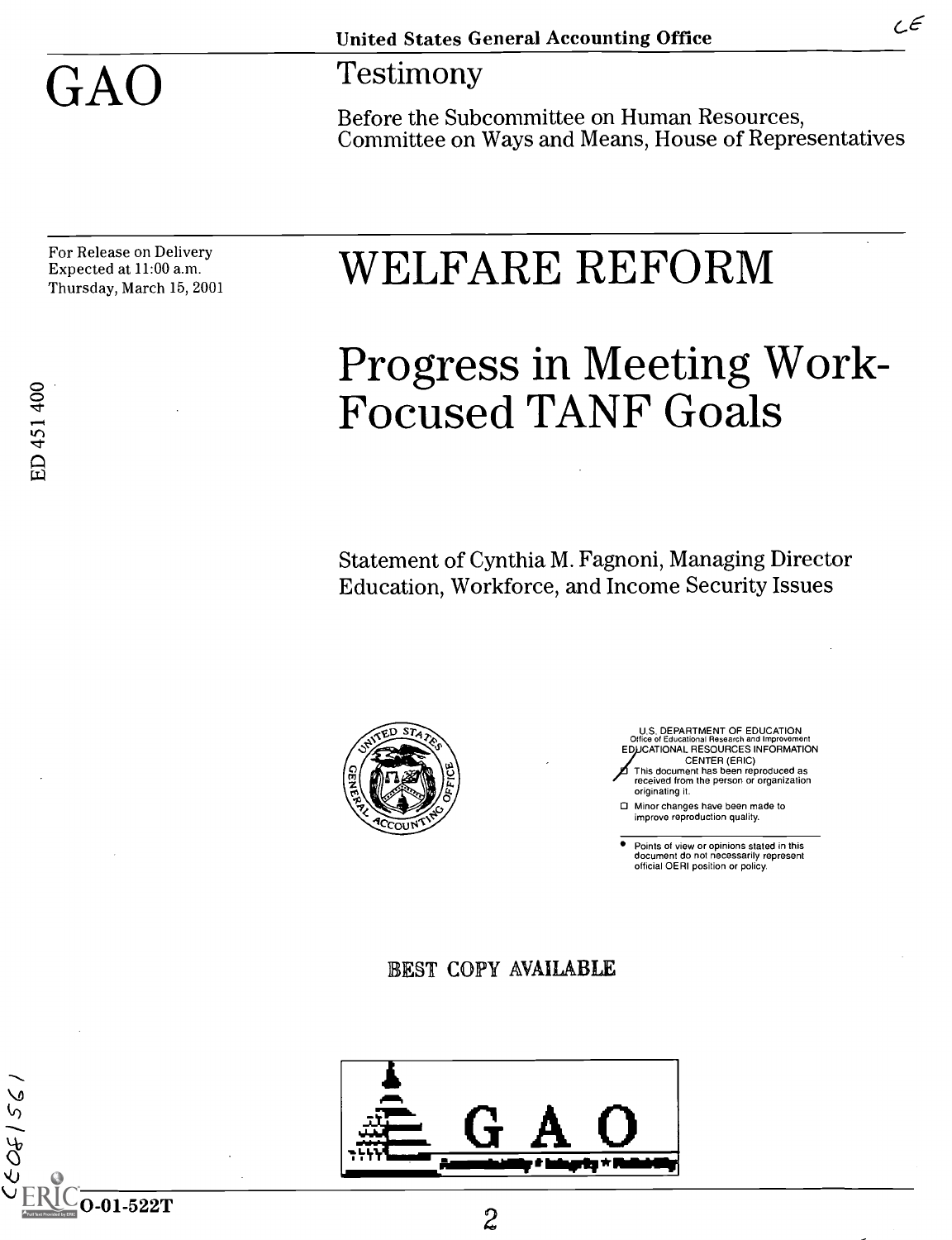# Welfare Reform: Progress in Meeting Work-Focused TANF Goals

Mr. Chairman and Members of the Subcommittee:

Thank you for inviting me here today to discuss the progress of welfare reform and our related work. The 1996 Personal Responsibility and Work Opportunity Reconciliation Act of 1996 (P.L. 104-193) (PRWORA) significantly changed federal welfare policy for low-income families with children, building upon and expanding state-level reforms. It ended the federal entitlement to assistance for eligible needy families with children under Aid to Families With Dependent Children (AFDC) and created the Temporary Assistance for Needy Families block grant (TANF), designed to help needy families reduce their dependence on welfare and move toward economic independence. Under TANF, states have increased flexibility to meet four broad goals:

- Providing assistance to needy families so that children may be cared for in their own homes or in the homes of relatives;
- Ending the dependence of needy parents on government benefits by promoting job preparation, work, and marriage;
- Preventing and reducing the incidence of out-of-wedlock pregnancies; and
- Encouraging the formation and maintenance of two-parent families.

In addition, PRWORA requires states to impose federal work and other program requirements on most adults receiving aid and to enforce a lifetime limit of 5 years, or less at state option, on the receipt of federal assistance.

As states have implemented TANF, this Subcommittee has asked us to examine a broad range of welfare reform issues. My testimony today will focus on the progress of welfare reform related to the goals of providing assistance and reducing dependency by promoting work. More specifically, it discusses (1) states' progress in implementing TANF, (2) the status of families who have left welfare, (3) the characteristics of adults currently receiving TANF and state strategies for helping hard-to-employ recipients find jobs, and (4) emerging issues as welfare reform evolves. The information on former welfare recipients is from our 1999 review of state studies and more recent studies. Information on current welfare recipients and state strategies for serving hard-to-employ recipients is drawn from our latest review of national data, numerous research studies, and visits to six states from a new report to this Subcommittee to be released soon.

3



Page 1 GAO-01-522T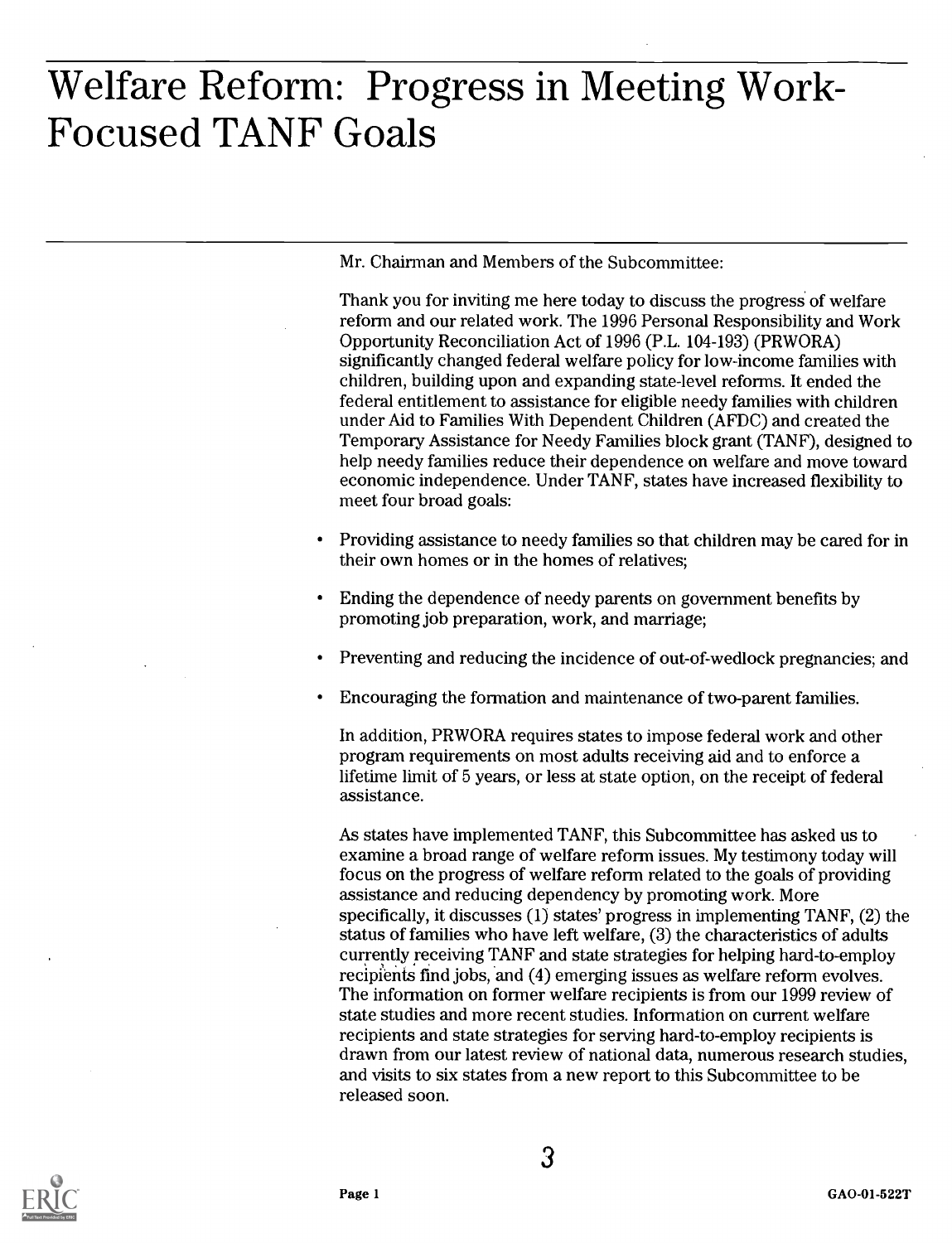In summary, our work shows that states are transforming the nation's welfare system into a work-based, temporary assistance program for needy families, with a focus on moving people into employment rather than signing them up for cash assistance. States' implementation of TANF, undertaken in a time of strong economic growth, has been accompanied by a 50 percent decline in the number of families receiving cash welfare from 4.4 million in August 1996 to 2.2 million as of June 2000. Our review of state-sponsored studies available in 1999 and several more recent studies show that most of the adults in families remaining off the welfare rolls were employed at some time after leaving welfare. Of adults who continue to receive TANF cash assistance, national data show that a higher percentage is currently engaged in work than previously-17 percent in fiscal year 1997 compared to 25 percent in fiscal year 1999. A majority of those on the rolls, however, are not working or engaged in work activities, in part because many have characteristics that make it difficult for them to get and keep jobs. All six of the states we visited have modified their "work first" programs—designed to move recipients quickly into jobs—to better serve recipients who face difficulties in entering the workforce. States have found that some of the recipients with such difficulties do, in fact, find jobs. While states have made significant progress in meeting work-focused goals, as welfare reform continues to evolve, attention should be paid to these issues:

- Emphasizing and enhancing work-based strategies, including engaging hard-to-employ recipients in work and helping families stay off welfare and increase their earnings; and
- Fostering and facilitating improved management and service delivery approaches by states.

As States Implemented Welfare Reform Amid Strong Economic Growth, Welfare Caseloads Dropped 50 Percent

Consistent with the thrust of the federal welfare reform law, states are moving away from a welfare system focused on entitlement to assistance to one that emphasizes finding employment as quickly as possible, called a "work first" approach. Our work and other studies show that many states and localities have transformed their welfare offices into job placement centers. In some locations, applicants are expected to engage in job search activities as soon as they apply for assistance and may be provided support services, such as child care and transportation, to support their work efforts without adding them to the welfare rolls. Our recently issued report on child care noted that spending on child care programs for lowincome families under TANF and the Child Care and Development Fund

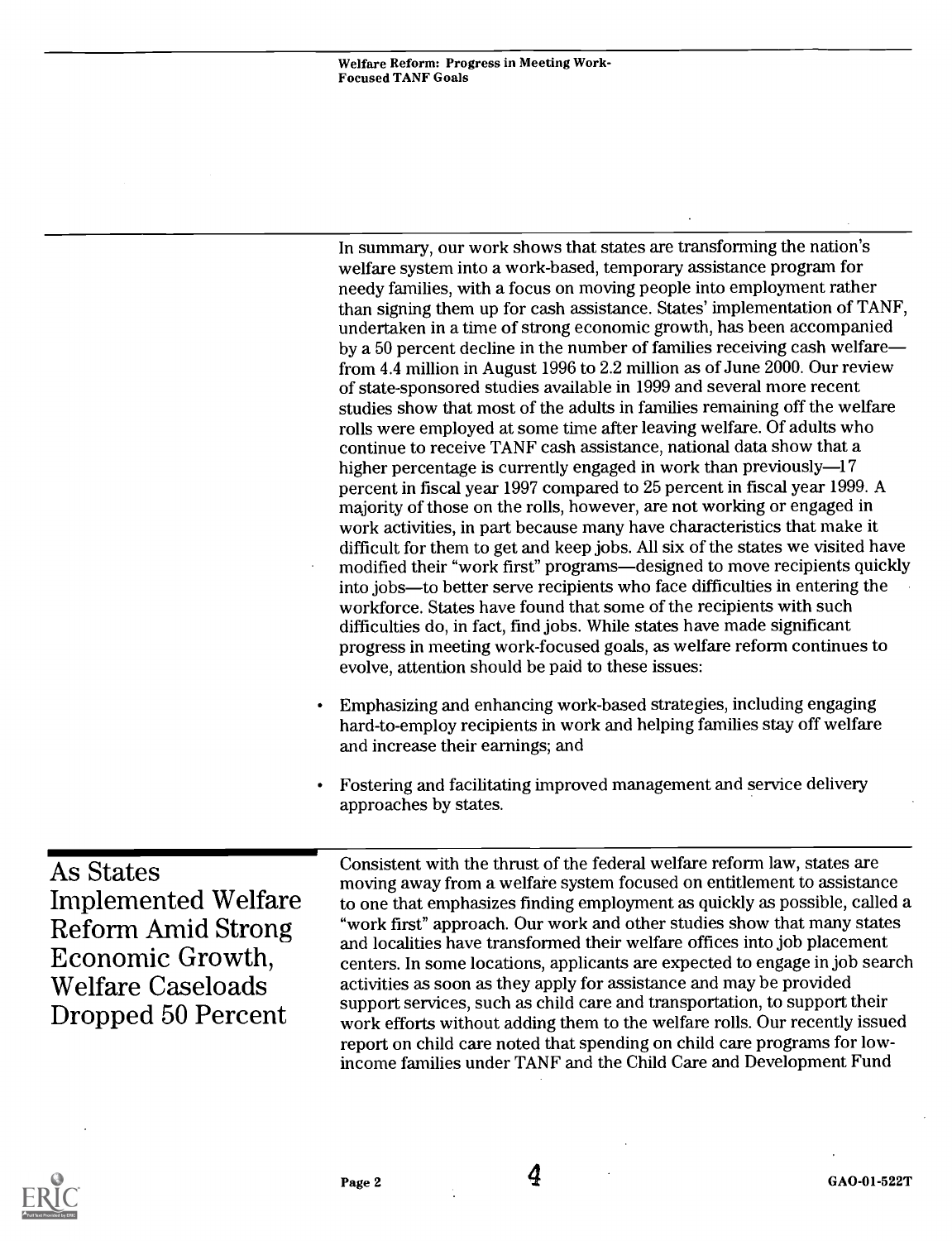increased substantially in recent years, from \$4.1 billion in fiscal year 1997 to \$6.9 billion in fiscal year 1999 in constant dollars.'

As many welfare offices have increased their emphasis on work activities, welfare offices and workers are also focusing more on helping clients address and solve problems that interfere with employment. In addition, some states are using the flexibility allowed under TANF to continue providing services to families who left the welfare rolls as a result of employment, including, in some cases, providing case management services to help ensure that families can deal with problems that might put parents' jobs at risk. Some states are also providing services to low-income working families not receiving cash assistance.

States' implementation of more work-based programs, undertaken under conditions of strong economic growth, has been accompanied by a dramatic decline in the number of families receiving cash welfare. As shown in figure 1, the number of families receiving welfare remained steady during the 1980s and then rose rapidly during the early 1990s.2 The caseload decline began in 1995 and accelerated after passage of PRWORA, with a 50 percent decline in the number of families receiving cash welfare—from 4.4 million families in August 1996 to  $2.2$  million families in June 2000. Caseload reductions occurred in all states, ranging from 10 percent in the District of Columbia to 85 percent in Wyoming.3 While economic growth and state welfare reforms have been cited as key factors to explain nationwide caseload decline, there is no consensus about the extent to which each factor has contributed to these declines.4

 $3$ Data on caseload reductions for families by state utilize January 1997 to June 2000 data.



<sup>&</sup>lt;sup>1</sup>Child Care: States Increased Spending on Low-Income Families (GAO-01-293, Feb. 2, 2001).

 $^{2}$ A Congressional Budget Office (CBO) model attributes more than half of the growth in AFDC caseloads between 1989 and 1992 to increases in the number of female-headed families (especially never-married females) and approximately one-fourth of the growth to the recession and to the weak economy that preceded and followed the recession. CBO Staff Memorandum, Forecasting AFDC Caseloads, With an Emphasis on Economic Factors (CBO, Washington, D.C.: July 1993).

<sup>&</sup>lt;sup>4</sup>Studies have specifically cited the following reasons for the caseload decline: changes made by PRWORA; state changes to welfare programs that preceded PRWORA; changes in client and caseworker behavior, past increases in the minimum wage; and low unemployment rates. See Council of Economic Advisers, The Effects of Welfare Policy and the Economic Expansion on Welfare Caseloads: An Update (Washington D.C.: Council of Economic Advisers, Aug. 1999). See also Rebecca M. Blank, What Causes Public Assistance Caseloads to Grow? (Cambridge, Mass.: National Bureau of Economic Research, Dec. 1997).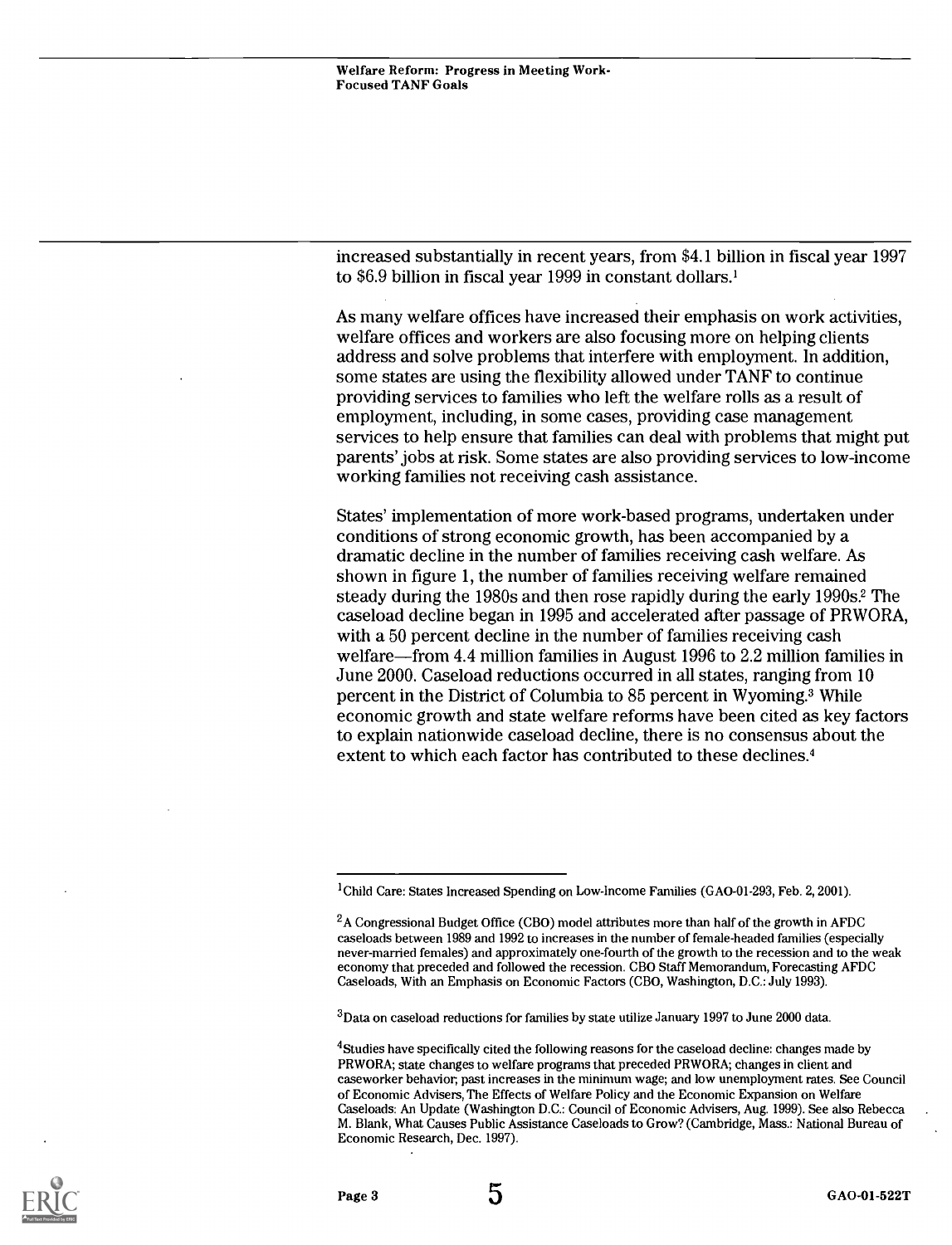

#### Figure 1: Number of Families Receiving Welfare From 1982 Through June 2000

Source: Department of Health and Human Services (HHS), Administration for Children and Families.

### EST COPY AVAIIABLE



6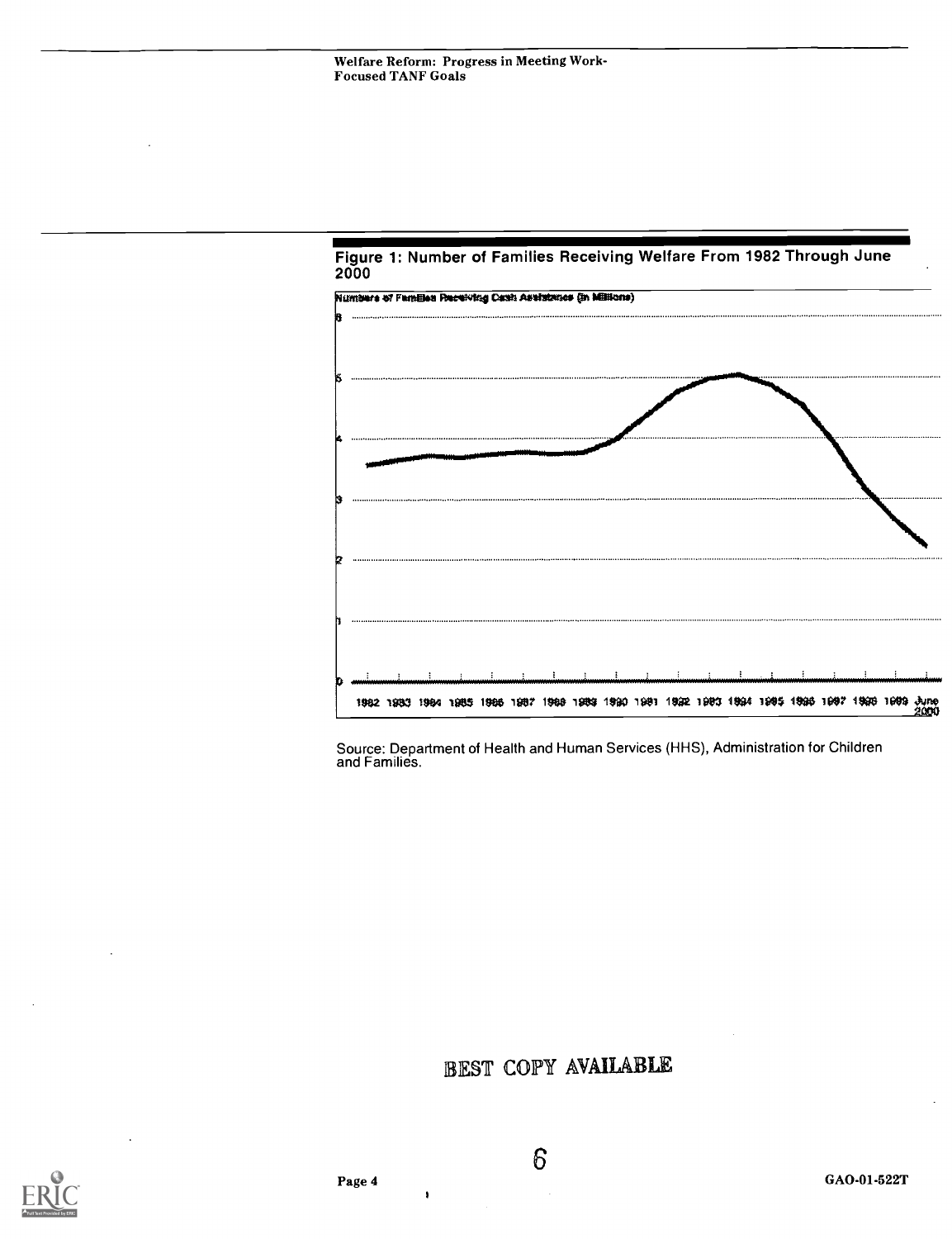Most Adults in Former Welfare Families Were Employed at Some Time After Leaving Welfare, Often at Low-Wage Jobs

Information on former welfare recipients shows that most adults who left welfare had at least some attachment to the workforce. Our 1999 review on the status of former welfare recipients identified studies from seven states that provided representative data on families leaving welfare.<sup>5</sup> Employment rates among adults in the families who left welfare in these seven states ranged from 61 to 87 percent.<sup>6</sup> However, the employment rates were measured in different ways. Studies measuring employment at the time of follow-up reported employment rates from 61 to 71 percent. Studies measuring whether an adult in a family had ever been employed since leaving welfare reported employment rates from 63 to 87 percent. A more recent review of state and local-level studies supported by funds from HHS' Office of the Assistant Secretary for Planning and Evaluation (ASPE) shows similar patterns? In addition, a recent report by the Urban Institute, using data from its 1999 National Survey of America's Families  $(NSAF)$ —a nationally representative sample—finds that 64 percent of former recipients who did not return to TANF reported that they were working at the time of follow-up, while another 11 percent reported working at some point since leaving welfare.8

Not all families who leave welfare remain off the rolls. In the seven studies we reviewed, the percentages of the families who left welfare and then returned to the rolls ranged from 19 percent after 3 months in Maryland to 30 percent after 15 months in Wisconsin. In ASPE's recent review of state and local-level studies, the proportion of families who returned to welfare within 12 months after exit ranged from 12 percent in San Mateo County,

 ${}^{6}$ Employment rates in various studies generally excluded families who returned to welfare. Removing families who return to welfare from the employment rate calculations results in higher employment rates, because many former recipients who return to the welfare rolls are not employed.

 $7A$ SPE has encouraged the use of comparable measures among research focused on former recipients. ASPE awarded grants to states and the research community in fiscal years 1998, 1999, and 2000 for studies in 10 states and three large counties.

°Pamela Loprest, How Are Families Who Left Welfare Doing Over Time? A Comparison of Two Cohorts of Welfare Leavers (Washington, D.C.: Urban Institute, Dec. 8, 2000). Respondents had been off TANF from between 3 months to more than 12 months at time-of follow-up interview.



<sup>&</sup>lt;sup>5</sup>See Welfare Reform: Information on Former Recipients' Status (GAO/HEHS-99-48, Apr. 28, 1999). In this report we identified 18 studies about former recipients and summarized the findings from eight of these studies (representing seven states) based on whether the results could be generalized to most families who left welfare in the state at the time of the study. The states we studied are Indiana, Maryland, Oklahoma, South Carolina, Tennessee, Washington, and Wisconsin. Because the seven states' studies differed in time periods covered—from as early as  $1995$  to as late as  $1998$ —and categories of families studied, the results are not completely comparable.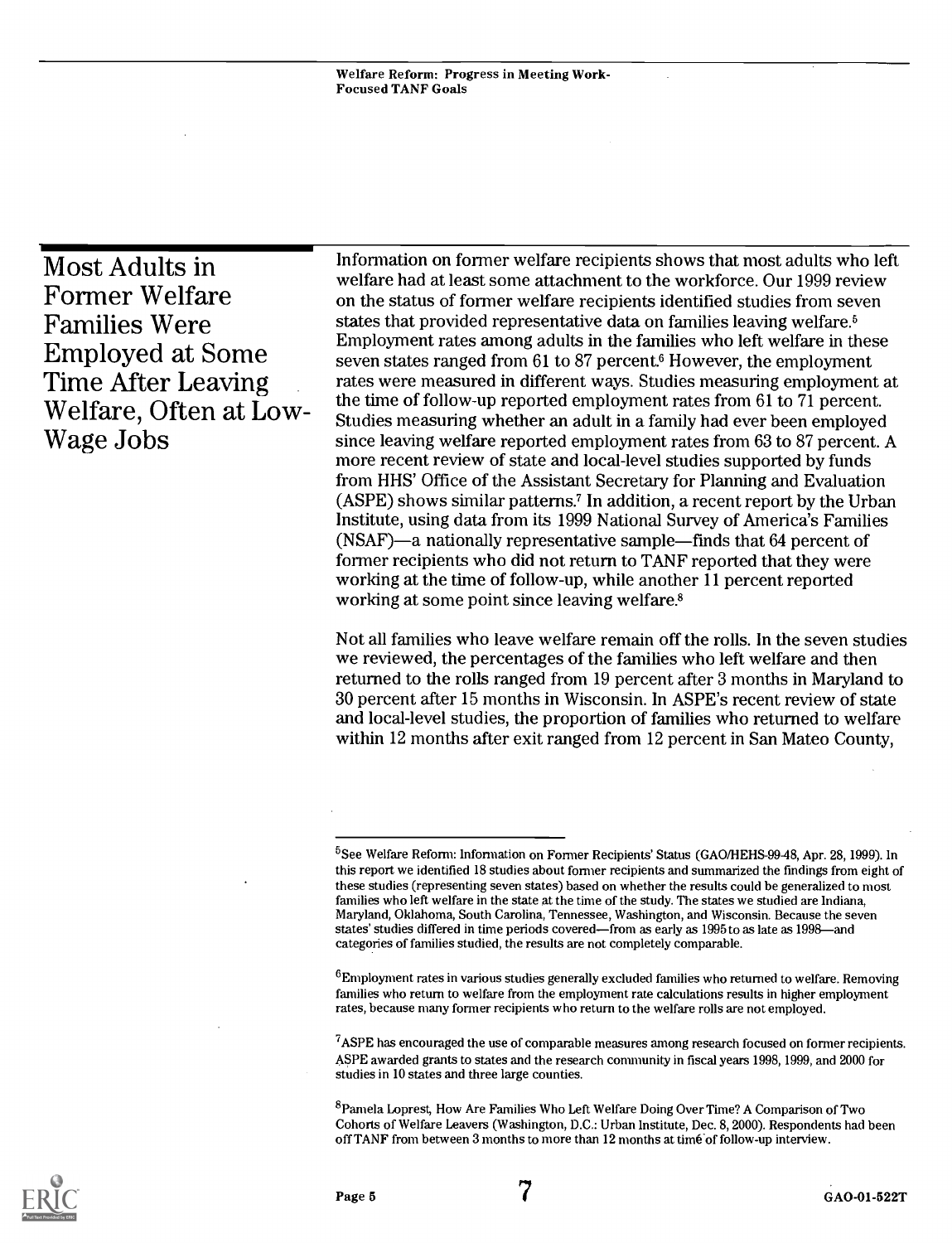California, to 29 percent in Cuyahoga County, Ohio.° The study using 1999 NSAF data reported that 22 percent of those who had left the rolls were again receiving benefits at time of the survey follow-up.

Of those who left welfare, former recipients in the seven states we reviewed had average quarterly earnings that generally ranged from \$2,378 to \$3,786 or from  $$9.512$  to \$15,144 annually.<sup>10</sup> This estimated annual earned income is greater than the maximum annual amount of cash assistance and food stamps that a three-person family with no other income could have received in these states.<sup>11</sup> However, if these earnings were the only source of income for families after they leave welfare, many of them would remain below the federal poverty level.<sup>12</sup>

In addition to information on individuals' earned incomes, former recipients' total household income and use of other government supports are key to understanding the circumstances of these families. For example, the recently expanded earned income credit (EIC) can increase the incomes of qualified low-income families by as much as \$2,271 for families with one child and \$3,756 for families with two or more children.<sup>13</sup> The ASPE review of state and local-level studies reported that there were limited data on total household income. Reports from the few states that attempted to gather this information found that 45 to 50 percent of household income comes from the adult leaving TANF, 20 to 40 percent from others in the household, and between 3 and 8 percent from other sources, such as child support and Supplemental Security Income. More is known about former recipients' use of other government supports. Some of the state studies we reviewed reported that between 44 and 83 percent of the families who left welfare received Medicaid benefits, and between 31 and 60 percent received food stamps. More recent research at the state

 $12$  For 1998, the federal poverty level for a family of three was \$13,650.

<sup>13</sup> The EIC is a refundable tax credit for qualified working people who have earned incomes below certain specified levels.





<sup>°</sup>Julia B. Isaacs and Matthew Lyon, A Cross-State Examination of Families Leaving Welfare: Findings From the ASPE-Funded Leavers Studies, presented at the National Association for Welfare Research and Statistics 40th Annual Workshop in Scottsdale, Ariz. (Aug. 1, 2000; revised Nov. 6, 2000).

<sup>&</sup>lt;sup>10</sup>We estimated annual incomes by extrapolating quarterly earnings; states did not provide information on annual earnings. Using this method may overestimate the annual earnings, as a former recipient may have worked fewer than four quarters.

<sup>&</sup>lt;sup>11</sup> In these seven states, for a single-parent, three-person family with no income, the maximum annual amount of cash assistance and food stamps combined ranged from \$6,000 in Tennessee to \$9,744 in Washington as of January 1997.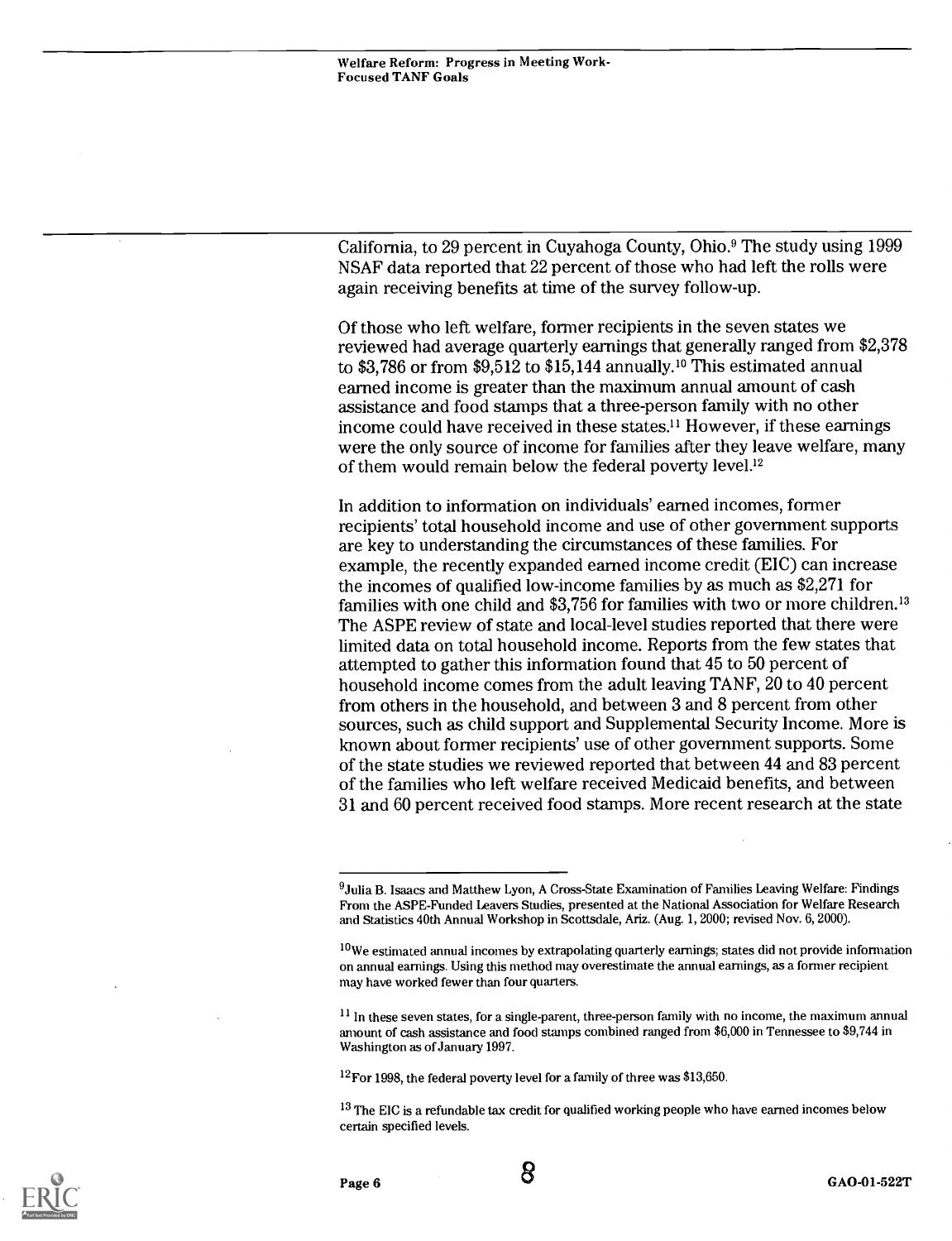<sup>&</sup>lt;sup>14</sup> For Welfare Reform: Moving Hard-to-Employ Recipients Into the Workforce (GAO-01-368, forthcoming), we visited six states: California, Connecticut, Florida, Maryland, Michigan, and Washington. In addition, we collected and analyzed caseload data from these states and from Oregon, New York, and Wisconsin.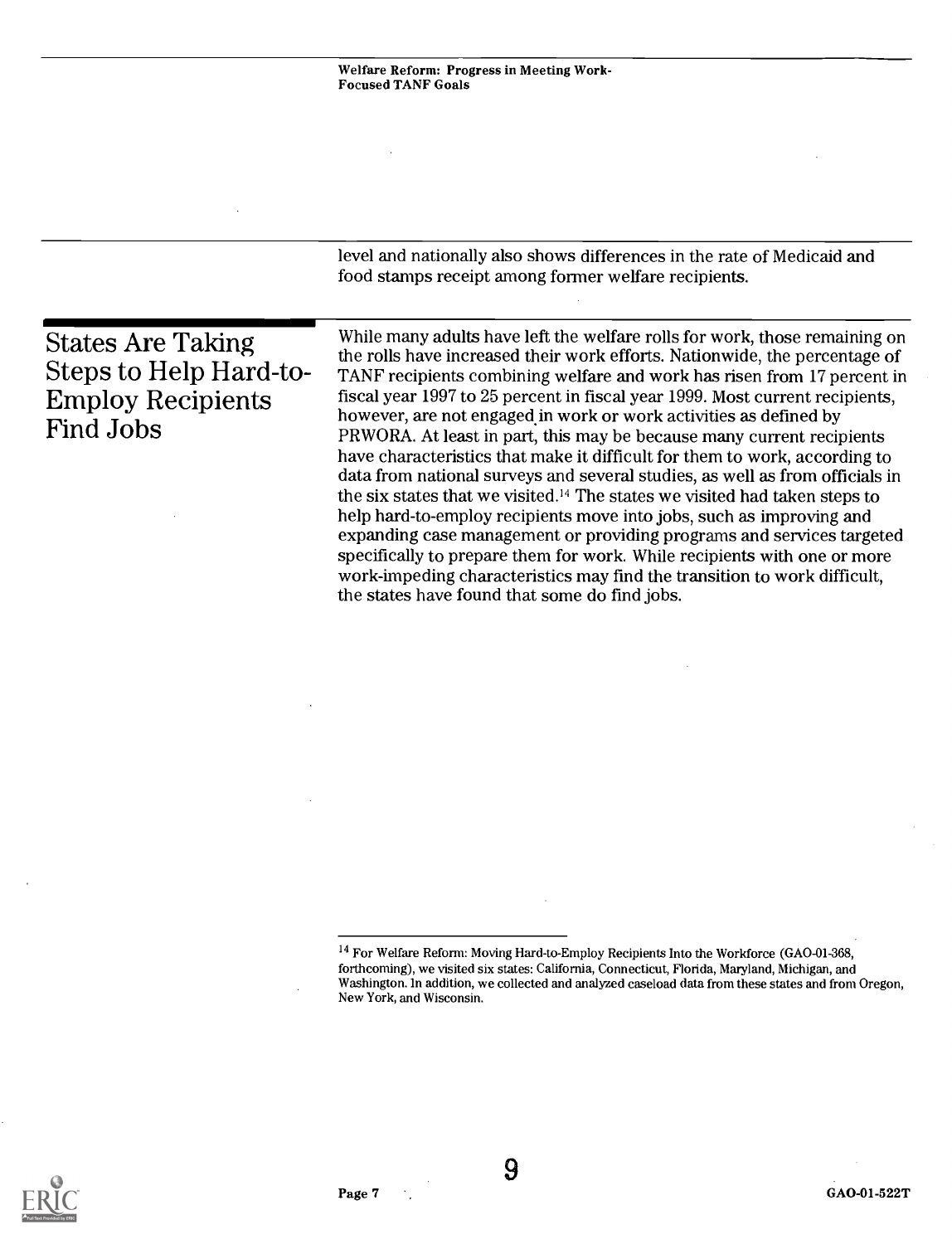Welfare Reform: Progress in Meeting Work-Focused TANF Goals

A Majority of TANF Recipients Are Not Engaged in Work Activities, in Part Because Many Have Characteristics That Make it Difficult for Them to Get and Keep Jobs

The proportion of TANF recipients nationwide who were engaged in unsubsidized employment increased during the past few years. According to our analysis of HHS data, the percentage of recipients who were engaged in unsubsidized employment increased from 17 percent in fiscal year 1997 to 25 percent (or 400,000 recipients) in fiscal year 1999.15 In the states we reviewed that provided us with data on their caseload characteristics, the percentage of the caseload that was employed ranged from 6 percent to just under 40 percent.16 This wide range of rates may be explained in part by the varying state policies on the amount of earnings a person may retain while still remaining eligible for welfare.<sup>17</sup>

Although more TANF recipients are combining welfare and work, in fiscal year 1999 a majority did not participate in work activities—a monthly average of nearly 60 percent of all TANF recipients nationwide. Although this may have been caused by weak implementation of state work programs, the characteristics of TANF recipients may affect their abilities to engage in work and work activities. Studies have shown that having certain characteristics, such as poor health or disability, no high school diploma, limited work experience, exposure to domestic violence, substance abuse, and limited English proficiency, makes engaging in work activities more difficult. Based on data from its 1997 National Survey of America's Families (NSAF), the Urban Institute found that the greater the number of these characteristics a TANF recipient has, the less likely that recipient is to be engaged in work or work activities.'8 The survey showed that 88 percent of recipients who had none of these characteristics were working or engaging in work-related activities, compared to 59 percent with one of these characteristics and 27 percent with three or more (see



<sup>&</sup>lt;sup>15</sup>Percentages represent the average monthly number of families with at least one adult engaged in unsubsidized employment divided by the number of families in the overall work rate, as defined by the Administration for Children and Families. The families included in the overall work rates are all TANF families except (1) child-only cases and (2) families disregarded for one of the three reasons allowed under federal law: (a) they have a child under age 1; (b) they are participating in the tribal work program; or (c) they were sanctioned during the month but not for more than 3 of the past 12 months.

<sup>&</sup>lt;sup>16</sup> Data were reported by states and may not be consistent with each other.

<sup>&</sup>lt;sup>17</sup>Some experts have speculated that this wide range may also be because states that have enforced "work first" are likely to have experienced the greatest caseload decline and thus lower work levels for those remaining on the rolls.

<sup>&</sup>lt;sup>18</sup> NSAF is an ongoing, nationally representative survey, of the noninstitutionalized, civilian population of persons under age 65 in the nation as a whole. Sheila Zedlewski, Work-Related Activities and Limitations of Current Welfare Recipients (Washington D.C.: The Urban Institute, July 1999).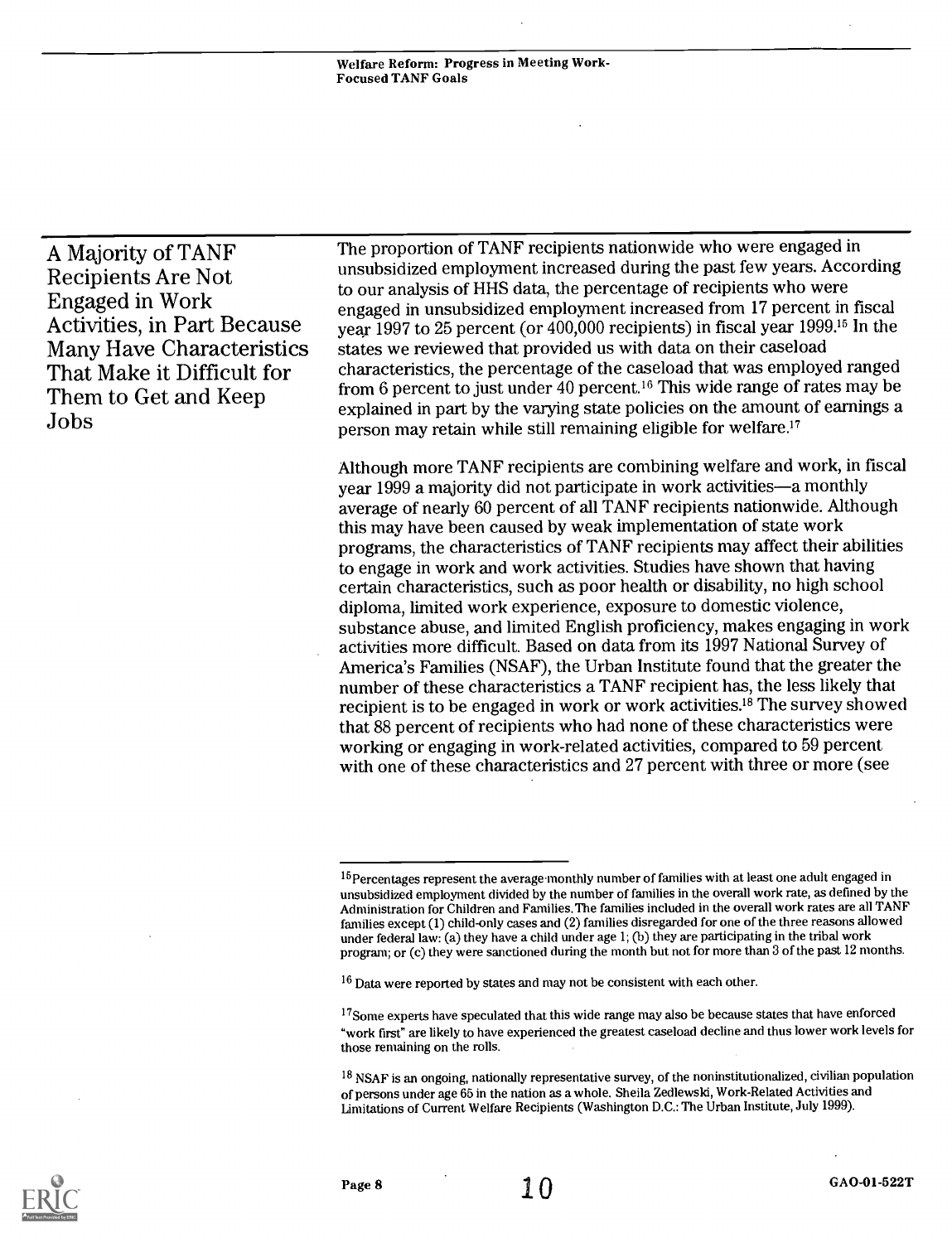fig. 2).'9 Officials in all six of the states we visited agreed that recipients with one or more work-impeding characteristics find it hardest to successfully enter the workforce, and are often referred to as hard-toemploy recipients. However, states have found that while having these characteristics makes employment difficult, some recipients do, in fact, find jobs.

#### Figure 2: TANF Recipients Engaged in Work or Work Activities, by Number of Obstacles to Employment, 1997



Source: 1997 NSAF, The Urban Institute.

Our analysis of existing studies showed that a considerable percentage of TANF recipients have characteristics that make it difficult for them to work. Table 1 identifies the range of estimates a number of studies provide on the prevalence of some of these characteristics in the welfare population. For example, estimates of the proportion of the welfare caseload with health problems or disability range from 20 to 40 percent, and the proportion of the caseload with no high school diploma from 30 to 45 percent.



 $19$  The Urban Institute analysis counted only those characteristics shown to significantly depress work activity as obstacles to employment: less than a high school education, last employment 3 or more years ago, child under age 1, either very poor mental health or health condition that limits work, caring for a disabled child, and limited English. NSAF did not collect data on domestic violence or substance abuse.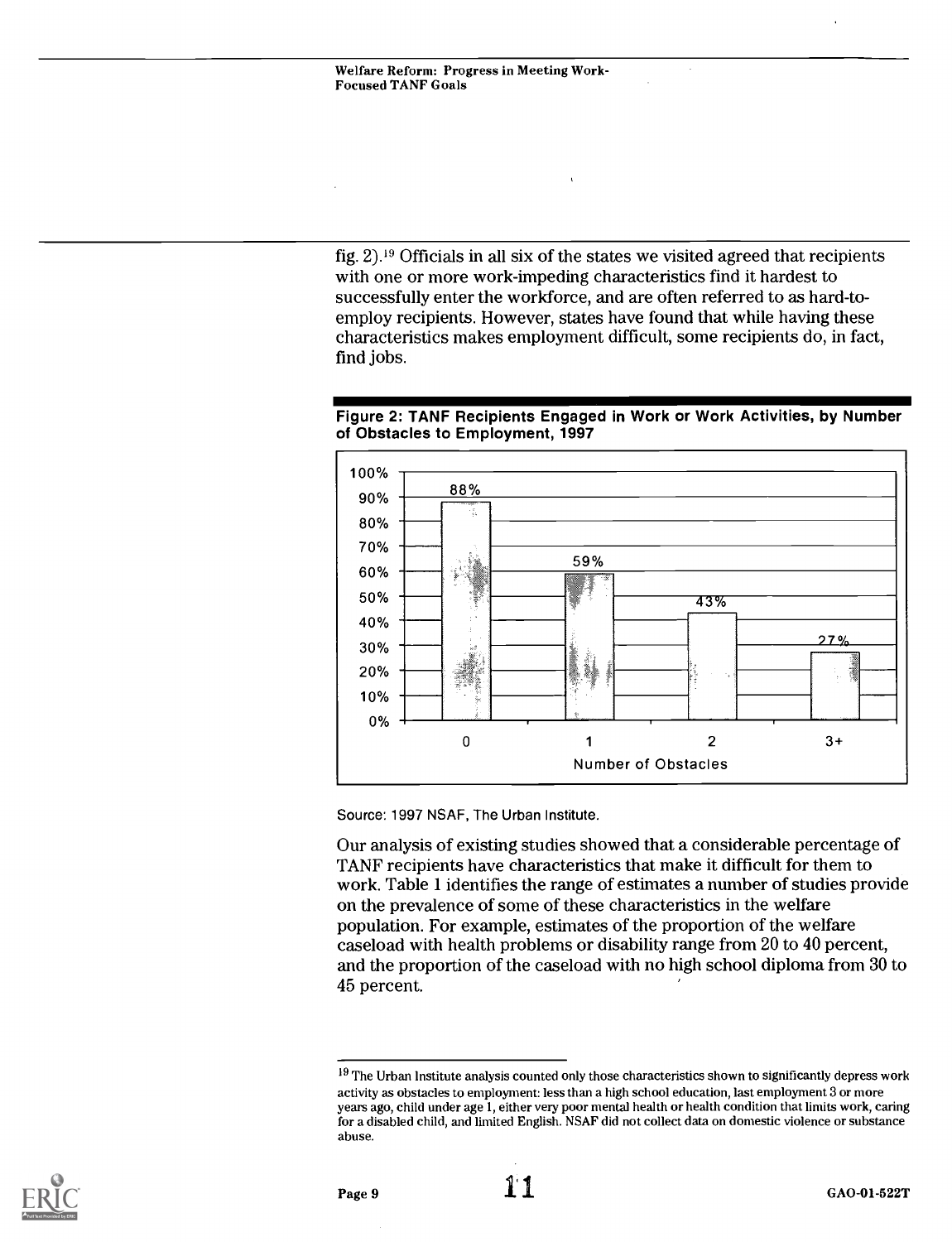### Table 1: Prevalence of Selected Characteristics Among TANF Recipients Based on Selected Studies

|                                 | <b>Estimated range</b><br>of TANF recipients<br>with characteristic | Number of<br>selected studies<br>measuring this |
|---------------------------------|---------------------------------------------------------------------|-------------------------------------------------|
| <b>Characteristic</b>           | (percent)                                                           | characteristic                                  |
| Health problems or disabilities | $20 - 40$                                                           | 12                                              |
| Lack of high school diploma     | $30 - 45$                                                           | 8                                               |
| Current domestic violence       | 10-30                                                               |                                                 |
| Lack of job skills              | 20-30                                                               |                                                 |
| Substance abuse                 | $3 - 12$                                                            | 8                                               |
| English as a second language    | $7-13$                                                              |                                                 |
| <b>Multiple barriers</b>        | 44-64                                                               | 5                                               |

Note: Studies were conducted between 1997 and 1999. The estimates provided by each study are not directly comparable to those from other studies because each defines characteristics slightly differently and examines a different specific population. For example, when measuring the incidence of substance abuse, one study counted only recipients who self-reported seeking substance abuse treatment while another counted recipients believed by case managers to need to address substance abuse problems. Likewise, the scope of the studies varies; most cover only a single state or community while one is national in scope. Because of difficulties identifying and measuring these characteristics, these studies may understate the prevalence of these characteristics among TANF recipients. Nonetheless, together these studies give a rough indication of the prevalence of these characteristics among TANF recipients.

Information from the states we visited is consistent with the studies' data. Officials in these states indicated that many recipients have poor mental or physical health, have substance abuse problems, or were victims of domestic violence. Some officials noted that the actual extent of these characteristics can be hard to determine because most states and localities rely on recipients to disclose this information about themselves to their case managers, which they are often reluctant to do.

All Six of the States We Visited Have Modified Their "Work First" Programs to Better Serve Hard-to-Employ Recipients The six states we visited implemented a TANF program that can be characterized as "work first" and, as a result, their TANF programs share a few common elements. All of the programs seek to move people from welfare into unsubsidized jobs as quickly as possible. Officials expressed the belief that the best way to succeed in the labor market is to join it, and the best setting in which to develop successful work habits and skills is on

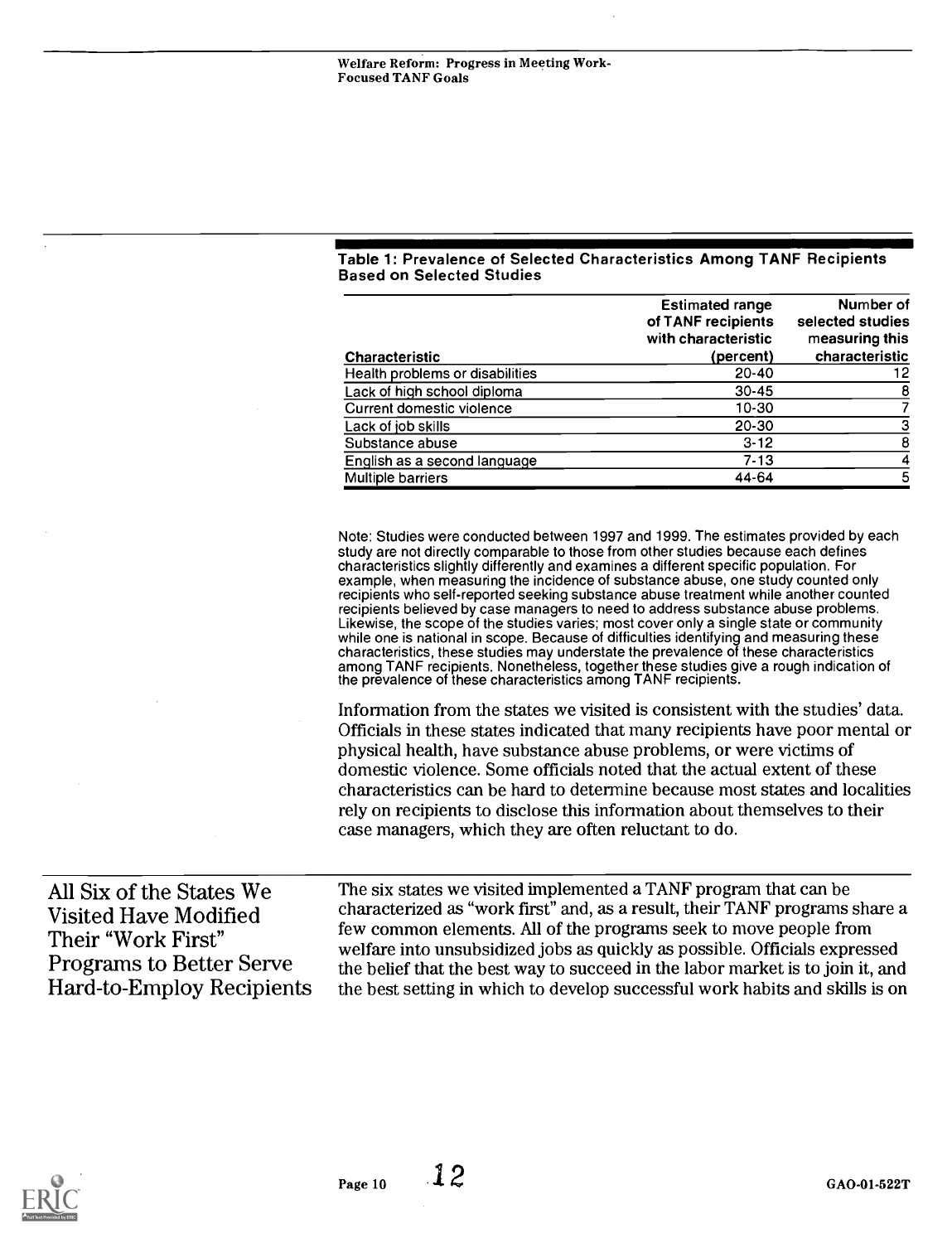the job.<sup>20</sup> However, to varying degrees, these six states have modified or enhanced their approach to better serve recipients for whom the "work first" approach is not successful because they have characteristics that may impede employment. The states we visited differ markedly in their approach to identifying recipients who have these characteristics so that they can either be exempted from work requirements or provided with targeted programs and services that would help them obtain employment. Some states and localities require TANF recipients to look for a job and offer enhanced services only to those who are unsuccessful, while others begin by screening and assessing new applicants to identify those with characteristics that might impede their ability to get a job. The strategies states use to assist those recipients identified as hard-to-employ also vary. Some of the states we visited have focused their efforts on improving and expanding case management, while others have targeted programs and services specifically to prepare hard-to-employ recipients for work. All six of the states we visited also refer recipients to programs run by non-TANF agencies and organizations that help recipients deal with specific problems such as substance abuse and mental illness that may affect their ability to get and keep a job.

During our site visits, state and local officials reported program success at the local level. For example, in Grand Rapids, Michigan, the local TANF agency has stationed two case managers at a large company that employs TANF recipients to help hard-to-employ recipients retain their jobs. These on-site case managers serve as a resource both for employees and for the employer, helping employees cope with crises that might otherwise cause them to lose their jobs, and intervening on behalf of the employer at the first sign of trouble. The company's retention rate for current and former TANF recipients was 81 percent, as compared to only 33 percent for their non-TANF employees. Company officials directly attributed the higher retention rates to on-site case management and cooperation from the local TANF agency.



<sup>&</sup>lt;sup>20</sup>A recent study by the Manpower Demonstration Research Corporation (MDRC) reviews 20 welfareto-work programs and assesses the effectiveness of these programs at increasing the employment and earnings of single-parent welfare recipients. The study found that employment-focused welfare programs resulted in higher earnings for the most disadvantaged recipients than education-focused programs, but that programs with a mix of activities tended to help the broadest range of people. See Charles Michalopoulos, Christine Schwartz, and Diana Adams-Ciardullo, What Works Best for Whom: Impacts of 20 Welfare-to-Work Programs by Subgroup (New York, N.Y.: MDRC, Aug. 2000).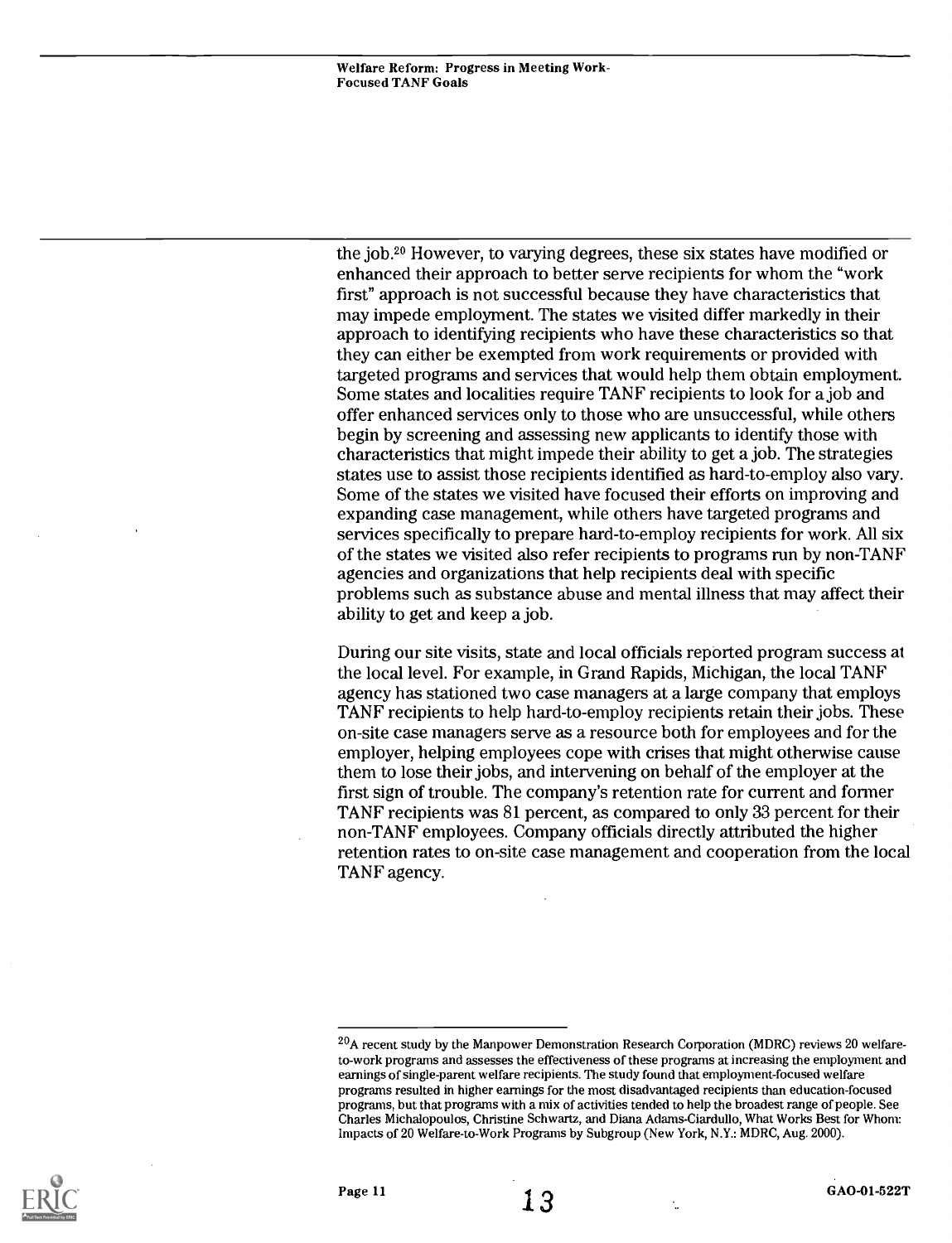| <b>Emerging Issues as</b><br><b>Welfare Reform</b><br><b>Evolves</b> | As states have taken steps to implement a work-based, temporary<br>assistance program for needy families, key issues have emerged, including<br>continuing support for work-for those on the welfare rolls and those<br>already employed—and building state and local management and service<br>delivery capacity.                                                                                                                                                                                                                                                                                                                                                                                                                                                                                                                                                                                                                                                                                                                                                                                                                                                                                                                                                                                                                                                                                                                                                                                                                                                                                                                                                                                                                                                                                                                                                                                                                                                                                                                                                                                                                                                                                                                                                                                                                                                                                                                                                                                                                                                                                                                                                                                                 |
|----------------------------------------------------------------------|--------------------------------------------------------------------------------------------------------------------------------------------------------------------------------------------------------------------------------------------------------------------------------------------------------------------------------------------------------------------------------------------------------------------------------------------------------------------------------------------------------------------------------------------------------------------------------------------------------------------------------------------------------------------------------------------------------------------------------------------------------------------------------------------------------------------------------------------------------------------------------------------------------------------------------------------------------------------------------------------------------------------------------------------------------------------------------------------------------------------------------------------------------------------------------------------------------------------------------------------------------------------------------------------------------------------------------------------------------------------------------------------------------------------------------------------------------------------------------------------------------------------------------------------------------------------------------------------------------------------------------------------------------------------------------------------------------------------------------------------------------------------------------------------------------------------------------------------------------------------------------------------------------------------------------------------------------------------------------------------------------------------------------------------------------------------------------------------------------------------------------------------------------------------------------------------------------------------------------------------------------------------------------------------------------------------------------------------------------------------------------------------------------------------------------------------------------------------------------------------------------------------------------------------------------------------------------------------------------------------------------------------------------------------------------------------------------------------|
| Emphasizing and<br><b>Enhancing Work-Based</b><br><b>Strategies</b>  | As many TANF recipients have moved into employment, emerging issues<br>are related to helping those remaining on the rolls move into the<br>workforce, enforcing work requirements in future years, and helping<br>former welfare recipients maintain their employment. The states we<br>visited in 2000 said that while some TANF recipients with work-impeding<br>characteristics are able to successfully enter the workforce, many need<br>considerable time and support in order to become work-ready, including<br>services and work-preparation activities that address their specific needs.<br>To be successful in moving hard-to-employ TANF recipients into the<br>workforce within their 5-year time limit for federal benefits, states will<br>need to provide work-preparation activities tailored to the needs of their<br>hard-to-employ recipients. To help states with this challenge, we have<br>recommended that HHS do more to promote research and provide<br>guidance that would encourage and enable states to estimate the number<br>and characteristics of hard-to-employ recipients. In addition, we have<br>recommended that HHS expand the scope of its guidance to states to help<br>them use the flexibility they have under PWRORA to provide appropriate<br>work-preparation activities for hard-to-employ recipients within the<br>current TANF rules. During our site visits we discovered that some states<br>and localities did not understand the full range of flexibility they have<br>under the law.<br>In addition to working with hard-to-employ recipients, states must enforce<br>federal work requirements for most TANF recipients. The robust economy<br>has generally helped states meet federal work participation rates. In fiscal<br>year 1999, the highest percentage of TANF adult recipients meeting federal<br>work participation rates-66 percent-was in unsubsidized employment.<br>Moreover, states were also aided in meeting federal participation rates by<br>receiving credits for the recent caseload reductions as allowed under<br>PRWORA. In the event of an economic downturn when jobs may be less<br>readily available, more states may turn to alternative activities for meeting<br>their work requirements. These activities could include subsidized<br>employment, work experience, community service, and on-the-job<br>training, which we call work-site activities. However, states have more<br>limited experience with work-site activities; nationwide only about 14<br>percent of TANF recipients meeting federal work participation rates were<br>in such activities in fiscal year 1999. As a result, implementing large-scale |



14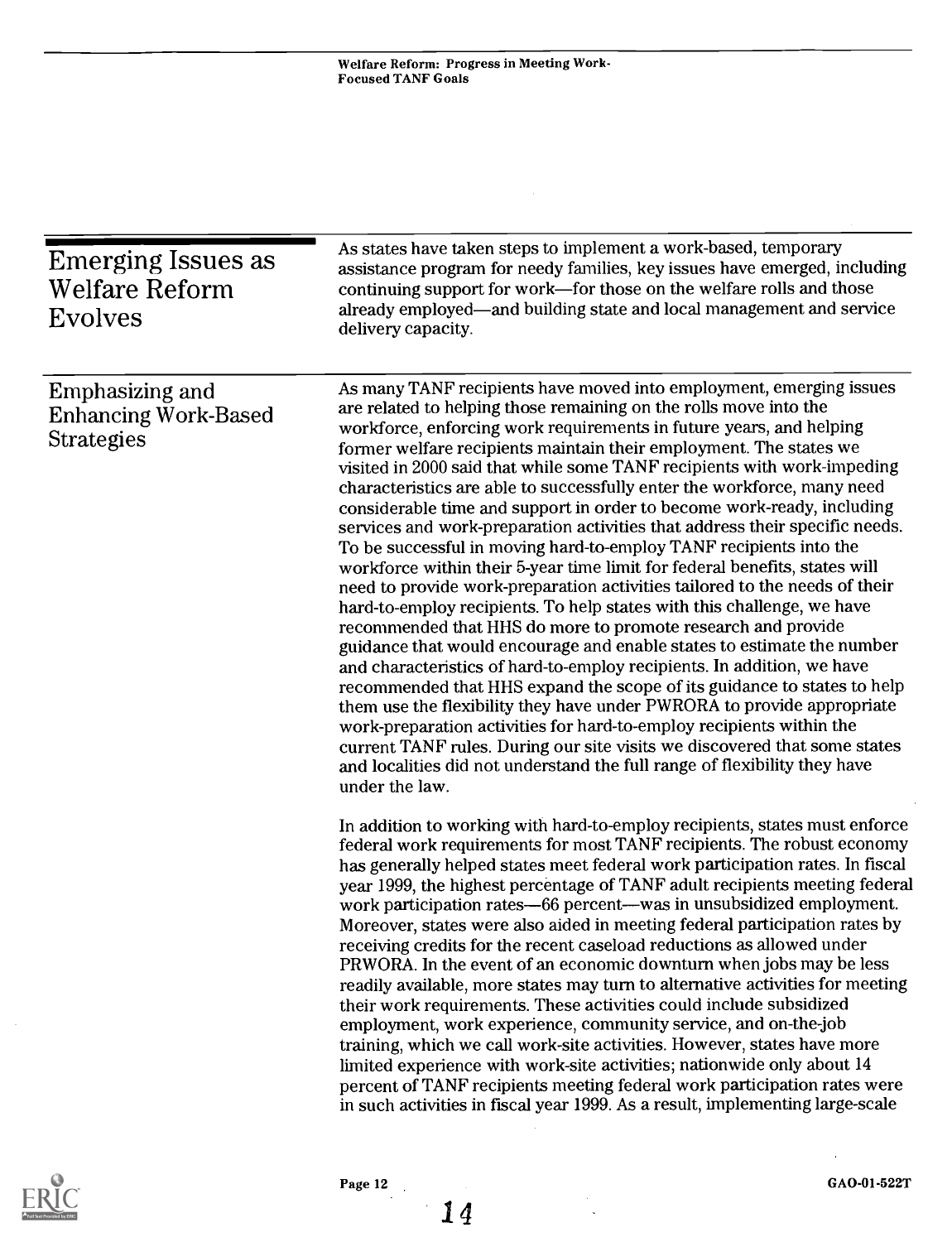work programs may prove challenging.<sup>21</sup> To provide valuable information for administrators and policymakers on what could in the future become an increasingly important part of TANF programs nationwide, we recommended that HHS take steps to collect more information on worksite activities, including supporting evaluations of them, and disseminate such information to the states. HHS has taken steps to support some evaluations in this area.

While promoting work among those receiving welfare is essential, some states have turned their attention to supporting the work efforts of those who have left the rolls. Many former welfare recipients are employed in low-wage jobs and at risk of returning to welfare. TANF provides states the flexibility to devise and implement strategies that help such families maintain and advance in their jobs. Some states and localities have undertaken efforts to help low-wage workers upgrade their job skills to improve their job prospects. For example, when we visited states in 1998, we found that Michigan had set aside \$12 million for postemployment training for TANF clients who were already meeting their work requirements. Similarly, Wisconsin had a \$1 million Employment Skills Advancement Program under which poor working parents—including TANF clients—received grants for attending training programs through the workforce development system.22 HHS is evaluating some projects designed to help former welfare recipients retain their jobs and advance in the workplace.

#### Fostering and Facilitating Improved Management and Service Delivery Approaches

As welfare agencies focus on moving needy families toward economic independence by providing a wide array of services, such as child care, food stamps, and employment and training services, they are drawing on numerous federal and state programs—often administered by separate agencies.23 These are sweeping changes that have profound implications for the information needs of states and the automated systems designed to meet those needs. Although automated systems in the 15 states we examined in 1999 supported welfare reform in many ways, a number of

 $\sim$ 



<sup>21</sup>Welfare Reform: Work-Site Activities Can Play an Important Role in TANF Programs (HEHS-00-122, July 28, 2000).

<sup>&</sup>lt;sup>22</sup> Welfare Reform: States' Implementation and Effects on the Workforce Development System (GAO/T-HEHS-99-190, Sep. 9, 1999).

<sup>&</sup>lt;sup>23</sup>HHS oversees programs such as TANF, Medicaid, child care, and child support enforcement; the Department of Agriculture oversees food stamps; and the Department of Labor oversees employment and training programs.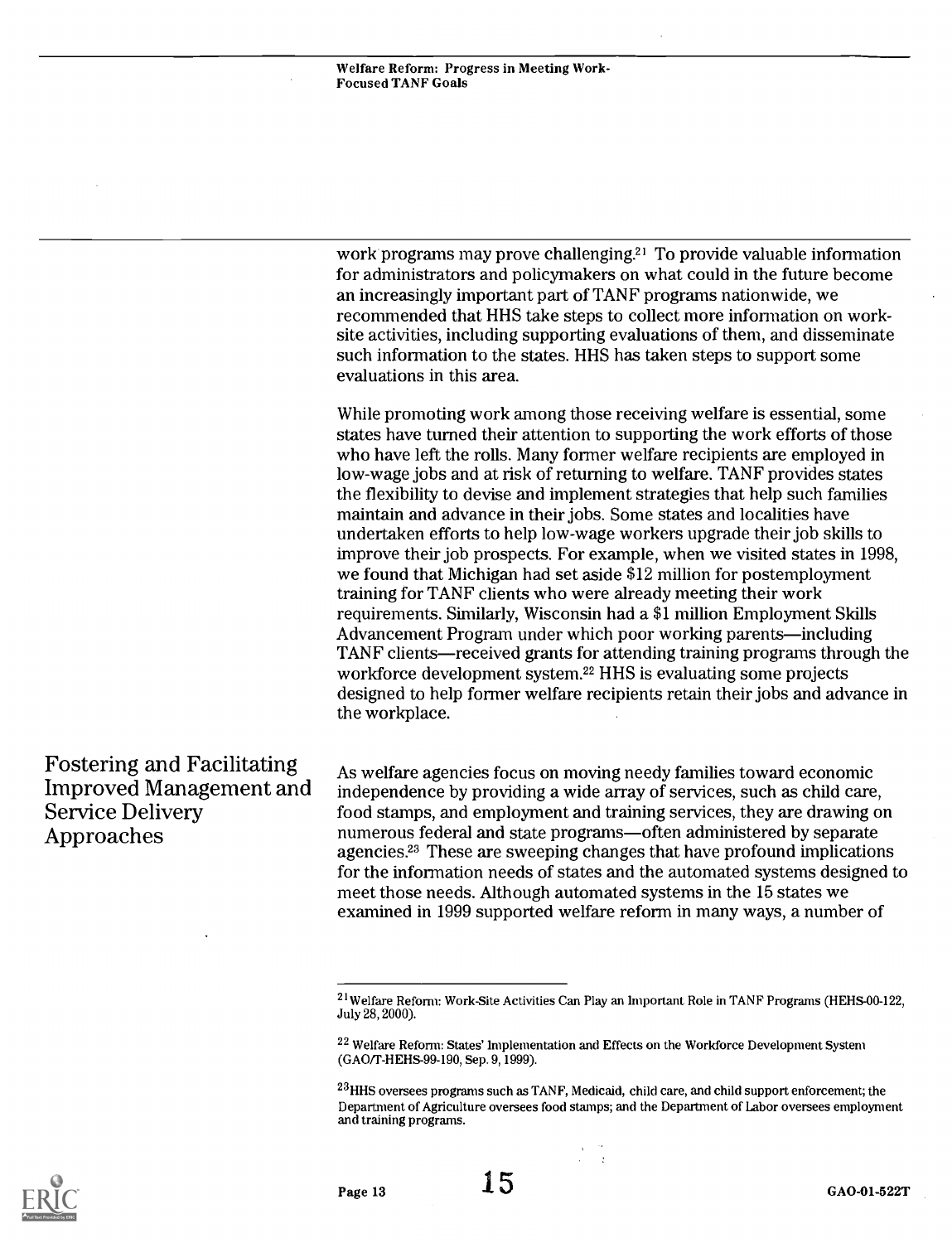these systems have major limitations in one or more of three key areas case management, service planning, and program oversight.<sup>24</sup> We found, for example, that some state and local agencies had difficulties in accessing data on the characteristics of TANF recipients that the agencies could use to identify and meet the service needs of their caseloads. We also identified a gap in the ability of automated systems to support enforcement of the 5-year TANF time limit across states. While states are making efforts to improve their systems, they face obstacles—including some at the federal level, such as the complexity of obtaining federal funding for systems projects that involve multiple agencies. To facilitate states' efforts, we recommended that HHS establish an interagency group to help overcome this and other difficulties. HHS, Labor, and Agriculture have begun meeting regularly to address these issues. Sustained high-level attention will be needed to move forward in this important area.

Welfare agencies' increased focus on helping needy adults with children find and maintain employment brings them directly into the province of the workforce development system. $^{25}$  When we reviewed the role of the workforce development system in providing services to welfare recipients in the states in 1998, we observed that workforce development and welfare systems were still largely independent. When the Congress created the Welfare-to-Work grant program in 1997, under which it authorized \$3 billion in grants to be administered through the Department of Labor to help hard-to-employ individuals, it provided an opportunity for the two systems, in participating states, to collaborate. In addition, the passage of the Workforce Investment Act (WIA) of 1998, designed to integrate and streamline federal employment and training services, requires most employment and training services to be provided through a single system, called the One-Stop Center System. These recent changes in the workforce development system, along with welfare reform, give states and localities an opportunity to reassess how employment-related services are coordinated and delivered. While providing TANF services through onestop centers is a state and local option, we noted in our 2000 report that at the local level, 24 states reported providing at least some TANF services on-site at a majority of their one-stop centers.26 Seven states provided



<sup>24</sup>Welfare Reform: Improving State Automated Systems Requires Coordinated Federal Effort (GAO/HEHS-00-48, Apr. 27, 2000).

<sup>25</sup>We define the workforce development system as the state or local entity responsible for administering programs that originate through the Department of Labor, such as the state Employment Service or Workforce Investment Act programs.

 $^{26}$ Workforce Investment Act: Inplementation Status and the Integration of TANF Services (GAO/T- $\overline{a}$ HEHS-00-145, June 29, 2000).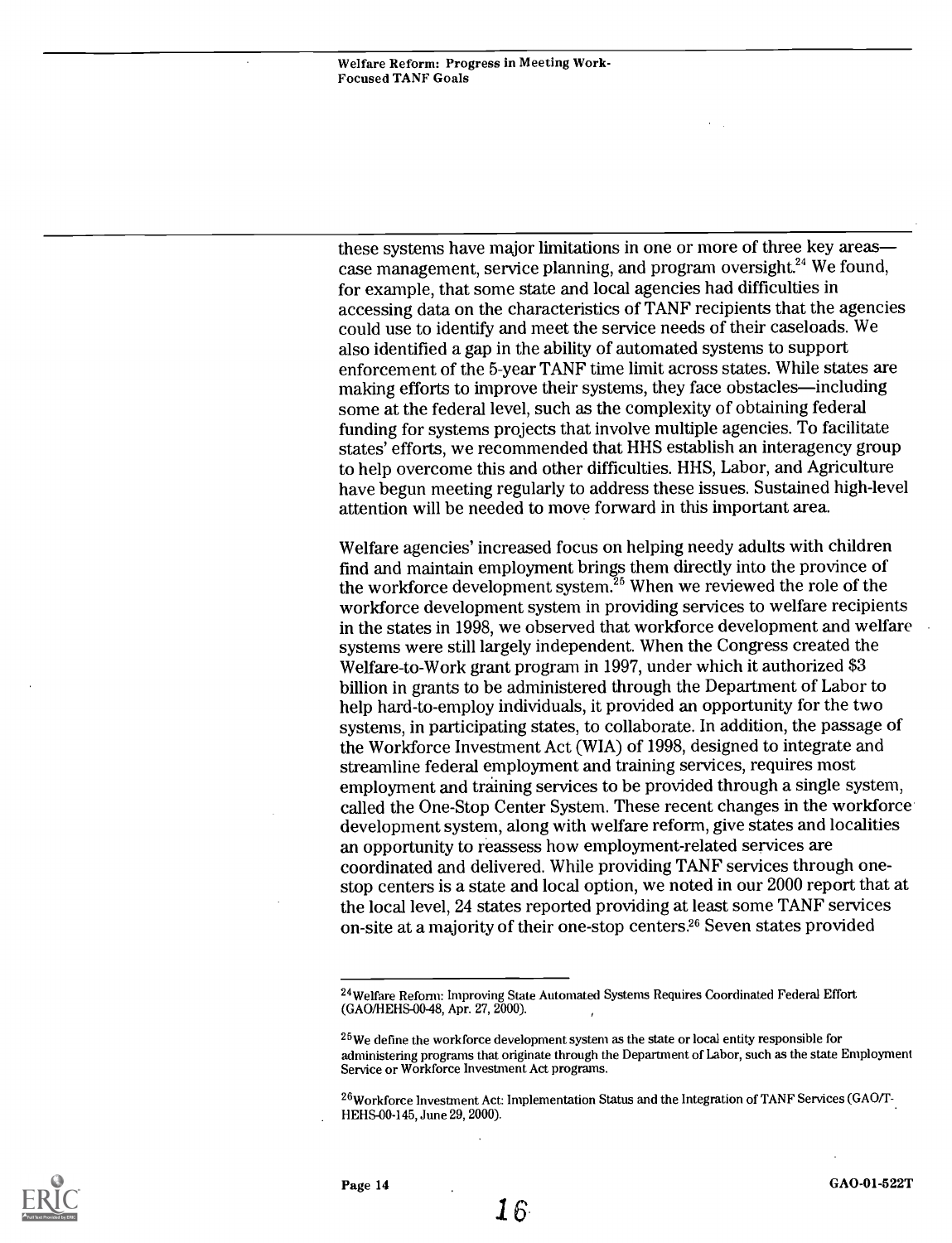|                                     | TANF employment and eligibility services, Medicaid, and food stamp<br>services at a majority of their one-stop centers. While it is too early to<br>know what service delivery approaches may prove most effective and<br>efficient, as welfare reform and WIA implementation evolve, research will<br>be warranted to determine best practices. |
|-------------------------------------|--------------------------------------------------------------------------------------------------------------------------------------------------------------------------------------------------------------------------------------------------------------------------------------------------------------------------------------------------|
|                                     | Mr. Chairman, this concludes my prepared statement. I will be happy to<br>respond to any questions you or other Members of the Subcommittee may<br>have.                                                                                                                                                                                         |
| GAO Contacts and<br>Acknowledgments | For future contacts regarding this testimony, please call Cynthia M.<br>Fagnoni at (202) 512-7215 or Sigurd Nilsen at (202) 512-7003. Individuals<br>making key contributions to this testimony included Sonya Harmeyer,<br>Gale Harris, Katrina Ryan, Kim Scotten, and Andrea Romich Sykes.                                                     |



 $\ddot{\phantom{a}}$ 

 $\hat{\boldsymbol{\beta}}$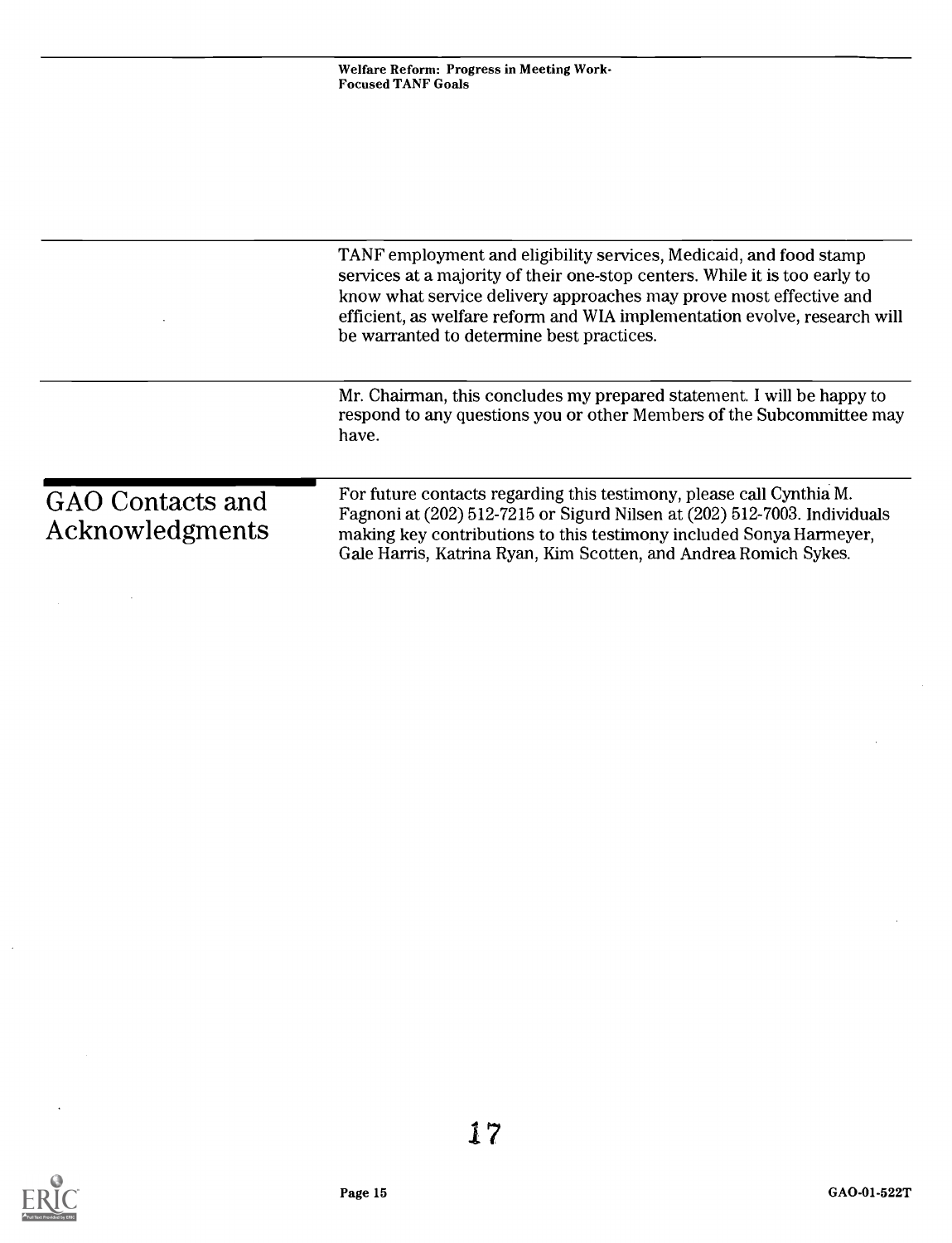# Related Products

Child Care: States Increased Spending on Low-Income Families (GAO -01- 293, Feb. 2, 2001).

Welfare Reform: Work-Site-Based Activities Can Play an Important Role in TANF Programs (GAO/HEHS-00-122, July 28, 2000).

Welfare Reform: Improving State Automated Systems Requires Coordinated Federal Effort (GAO/HEHS-00-48, Apr. 27, 2000).

Welfare Reform: State Sanction Policies and Number of Families Affected (GAO/HEHS-00-44, Mar. 31, 2000).

Welfare Reform: Assessing the Effectiveness of Various Welfare-to-Work Approaches (GAO/HEHS-99-179, Sep. 7, 1999).

Welfare Reform: Information on Former Recipients' Status (GAO/HEHS-99-48, Apr. 28, 1999).

Welfare Reform: States' Experiences in Providing Employment Assistance to TANF Clients (GAO/HEHS-99-22, Feb. 26, 1999).

Welfare Reform: Status of Awards and Selected States' Use of Welfare-to-Work Grants (GAO/HEHS-99-40, Feb. 5, 1999).

Welfare Reform: Early Fiscal Effects of the TANF Block Grant (GAO/AIMD-98-137, Aug. 18, 1998).

Welfare Reform: Child Support an Uncertain Income Supplement for Families Leaving Welfare (GAO/HEHS-98-168, Aug. 3, 1998).

Welfare Reform: States Are Restructuring Programs to Reduce Welfare Dependence (GAO/HEHS-98-109, June 18, 1998).

Welfare Reform: HHS' Progress in Implementing Its Responsibilities (HEHS-98-44, Feb. 2, 1998).

Welfare Reform: Three States' Approaches Show Promise of Increasing Work Participation (GAO/HEHS-97-80, May 30, 1997).

(130034)

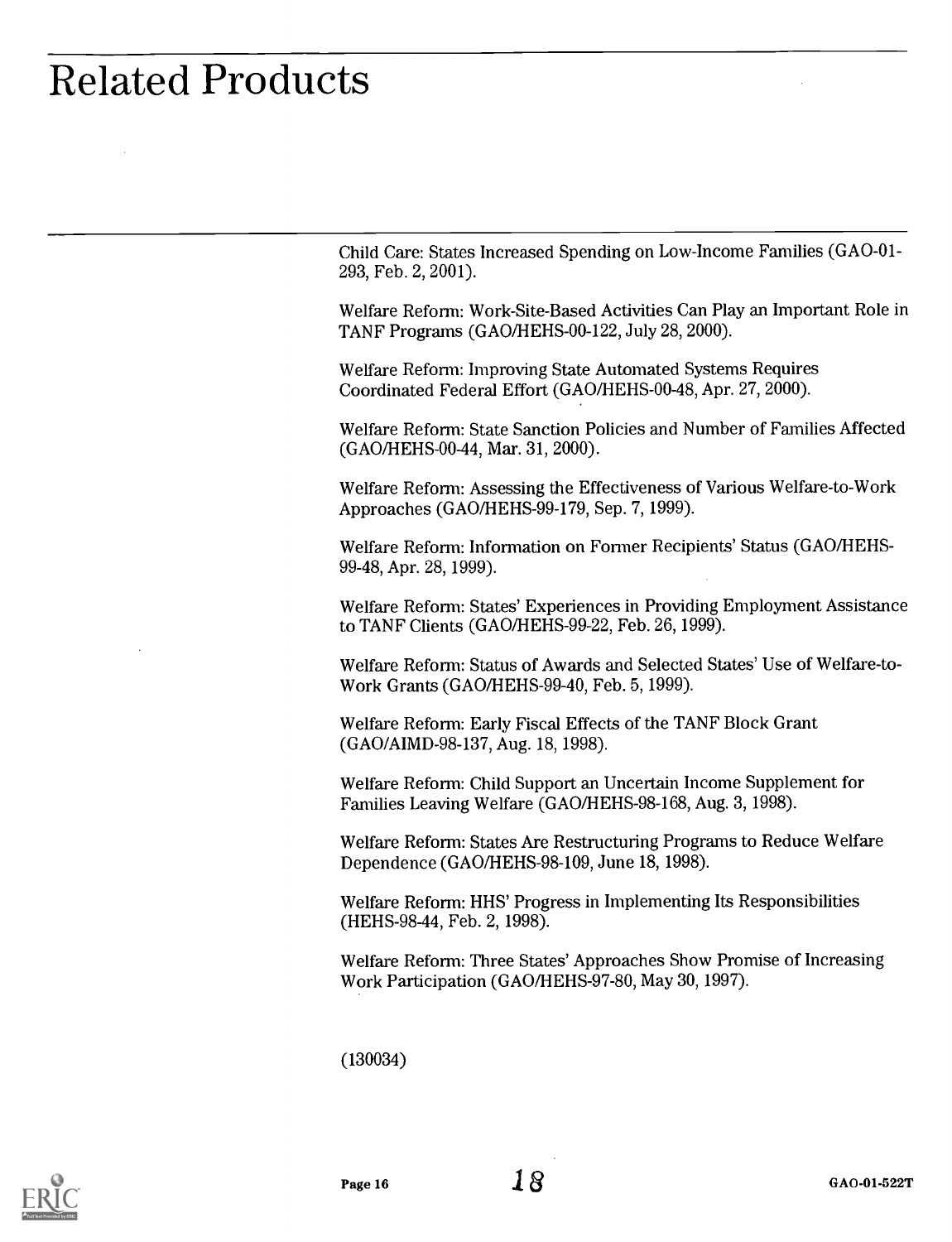| <b>Ordering Information</b>                    | Orders by Internet<br>For information on how to access GAO reports on the Internet, send<br>an e-mail message with "info" in the body to:<br>Info@www.gao.gov |  |  |
|------------------------------------------------|---------------------------------------------------------------------------------------------------------------------------------------------------------------|--|--|
|                                                |                                                                                                                                                               |  |  |
|                                                |                                                                                                                                                               |  |  |
|                                                | or visit GAO's World Wide Web home page at:<br>http://www.gao.gov                                                                                             |  |  |
|                                                |                                                                                                                                                               |  |  |
|                                                |                                                                                                                                                               |  |  |
| To Report Fraud,                               | Contact one:                                                                                                                                                  |  |  |
| Waste, and Abuse in<br><b>Federal Programs</b> | Web site: http://www.gao.gov/fraudnet/fraudnet.htm<br>$\mathcal{I}=\mathcal{I}$                                                                               |  |  |
|                                                | E-mail: fraudnet@gao.gov                                                                                                                                      |  |  |
|                                                | 1-800-424-5454 (automated answering system)                                                                                                                   |  |  |

 $\hat{\mathcal{L}}$